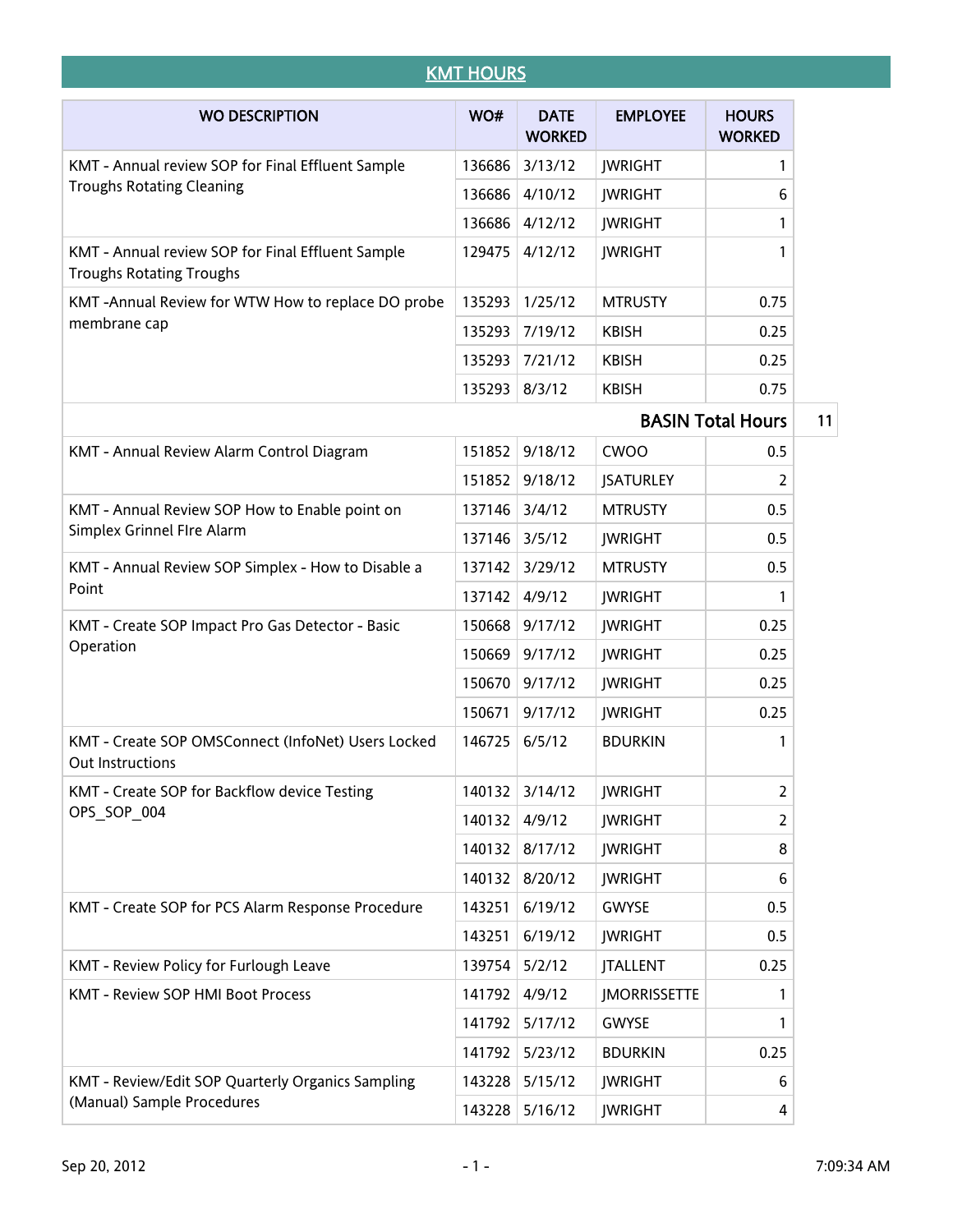|                                                                                 | <b>KMT HOURS</b> |                              |                                                      |                               |  |
|---------------------------------------------------------------------------------|------------------|------------------------------|------------------------------------------------------|-------------------------------|--|
| <b>WO DESCRIPTION</b>                                                           | WO#              | <b>DATE</b><br><b>WORKED</b> | <b>EMPLOYEE</b>                                      | <b>HOURS</b><br><b>WORKED</b> |  |
| KMT - Review/Edit SOP Quarterly Organics Sampling<br>(Manual) Sample Procedures | 143228           | 5/17/12                      | <b>JWRIGHT</b>                                       | 2                             |  |
| KMT-Annual Reivew SOP Plant Operation Equipment<br><b>Notes</b>                 | 149995           | 8/2/12                       | <b>JWRIGHT</b>                                       | 0.5                           |  |
| KMT- Annual Review Snagit Tutorial OEM                                          | 123510           | 3/14/12                      | <b>JWRIGHT</b>                                       | 0.25                          |  |
| job hazardous analaysis and sop                                                 | 145962           | 5/22/12                      | <b>JWRIGHT</b>                                       | 9                             |  |
|                                                                                 |                  |                              | <b>BUILDING 01 SERVICE SUPPORT Total Hours 50.25</b> |                               |  |
| KMT - Annual Review Nitrogan Gas Purge SOP                                      | 137139           | 3/27/12                      | <b>MTRUSTY</b>                                       | 0.5                           |  |
| KMT - Annual Review SBS Pump Hose Leakage                                       | 139755           | 3/12/12                      | <b>JWRIGHT</b>                                       | 3.5                           |  |
| KMT - Annual Review SOP Excel Phone Monitored Gas<br>Meters                     | 143248           | 5/7/12                       | <b>JTALLENT</b>                                      | 0.5                           |  |
| KMT - Annual Review SOP for Flow Paced Automatic                                | 137149           | 2/2/12                       | <b>MTRUSTY</b>                                       | 0.25                          |  |
| Sampler (ISCO 3700)                                                             | 137149           | 2/16/12                      | <b>KBISH</b>                                         | 0.5                           |  |
|                                                                                 | 137149           | 3/8/12                       | <b>BDURKIN</b>                                       | 0.25                          |  |
|                                                                                 | 137149           | 3/8/12                       | <b>KBISH</b>                                         | 0.25                          |  |
|                                                                                 | 137149           | 3/17/12                      | <b>KBISH</b>                                         | 0.167                         |  |
| KMT - Annual Review SOP for Flow Paced Automatic                                | 137150           | 2/2/12                       | <b>MTRUSTY</b>                                       | 0.25                          |  |
| Sampler (ISCO 4700)                                                             | 137150           | 2/16/12                      | <b>KBISH</b>                                         | 0.5                           |  |
|                                                                                 | 137150           | 3/7/12                       | <b>KBISH</b>                                         | 0.25                          |  |
|                                                                                 | 137150           | 3/8/12                       | <b>BDURKIN</b>                                       | 0.25                          |  |
|                                                                                 | 137150           | 3/8/12                       | <b>KBISH</b>                                         | 0.25                          |  |
| KMT - Annual Review SOP for Go-No-Go Panel                                      |                  | 127680 1/18/12               | <b>JWRIGHT</b>                                       | 0.5                           |  |
|                                                                                 | 127680           | 1/18/12                      | <b>KBISH</b>                                         | 0.75                          |  |
|                                                                                 | 127680           | 1/19/12                      | <b>JWRIGHT</b>                                       | 0.5                           |  |
| KMT - Annual Review SOP for Time Paced Automatic                                | 137151           | 2/2/12                       | <b>MTRUSTY</b>                                       | 0.25                          |  |
| Sampler (ISCO 3700)                                                             | 137151           | 2/16/12                      | <b>KBISH</b>                                         | 1                             |  |
|                                                                                 | 137151           | 3/8/12                       | <b>BDURKIN</b>                                       | 0.25                          |  |
|                                                                                 | 137151           | 3/8/12                       | <b>KBISH</b>                                         | 0.25                          |  |
|                                                                                 | 137151           | 3/17/12                      | <b>KBISH</b>                                         | 1                             |  |
| KMT - Annual Review SOP for Time Paced Automatic                                | 137152           | 2/2/12                       | <b>MTRUSTY</b>                                       | 0.25                          |  |
| Sampler (ISCO 4700)                                                             | 137152           | 2/16/12                      | <b>KBISH</b>                                         | 0.25                          |  |
|                                                                                 | 137152           | 2/17/12                      | <b>KBISH</b>                                         | 0.25                          |  |
|                                                                                 | 137152           | 2/17/12                      | <b>VHEIKEN</b>                                       | 0.083                         |  |
|                                                                                 | 137152           | 3/8/12                       | <b>BDURKIN</b>                                       | 0.25                          |  |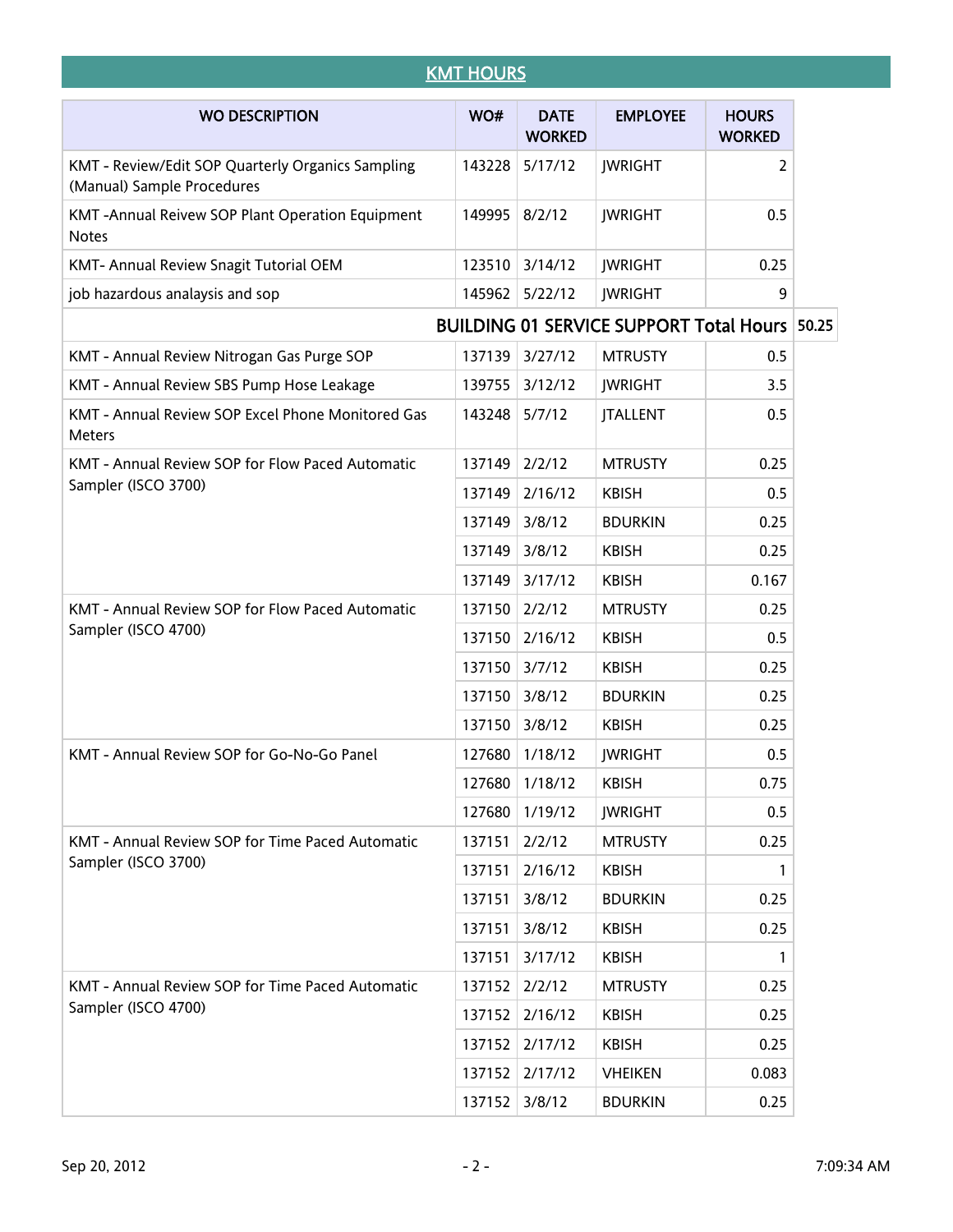| <b>KMT HOURS</b>                                                           |        |                              |                                                |                               |      |
|----------------------------------------------------------------------------|--------|------------------------------|------------------------------------------------|-------------------------------|------|
| <b>WO DESCRIPTION</b>                                                      | WO#    | <b>DATE</b><br><b>WORKED</b> | <b>EMPLOYEE</b>                                | <b>HOURS</b><br><b>WORKED</b> |      |
| KMT - Annual Review SOP for Time Paced Automatic<br>Sampler (ISCO 4700)    | 137152 | 3/8/12                       | <b>KBISH</b>                                   | 0.25                          |      |
| KMT - Create SOP for Digesters - Sodium Bicarbonate                        | 154352 | 9/5/12                       | <b>JWRIGHT</b>                                 | 8                             |      |
| Addition                                                                   | 154352 | 9/6/12                       | <b>JWRIGHT</b>                                 | 8                             |      |
|                                                                            | 154352 | 9/10/12                      | <b>JWRIGHT</b>                                 | 2                             |      |
|                                                                            | 154352 | 9/13/12                      | <b>KBISH</b>                                   | 0.5                           |      |
|                                                                            |        |                              | <b>BUILDING 03 DIGESTER Total Hours 31.75</b>  |                               |      |
| KMT - Annual Review SOP for Odor Control ORP Probe<br>Calibration          | 150011 | 7/15/12                      | KHILL                                          | 0.25                          |      |
|                                                                            |        |                              | <b>BUILDING 05 ORT CHEMICAL Total Hours</b>    |                               | 0.25 |
| KMT - Annual Review SOP Rotork Influent Gates                              | 139756 | 3/7/12                       | KHILL                                          | 0.4                           |      |
| KMT - Annual Review SOP for Eutek Slurry Cup                               | 141796 | 4/11/12                      | <b>MTRUSTY</b>                                 | 1                             |      |
|                                                                            | 141796 | 6/28/12                      | <b>KHILL</b>                                   | 0.5                           |      |
|                                                                            | 141796 | 7/5/12                       | <b>BDURKIN</b>                                 | 0.5                           |      |
|                                                                            | 141796 | 7/15/12                      | KHILL                                          | 0.25                          |      |
| KMT - Annual Review SOP for Headworks sHot Water<br>Pressure Washer Ops PM | 143257 | 7/1/12                       | KHILL                                          | 0.25                          |      |
| KMT - Annual Review SOP for Primaries Hot Water                            | 143258 | 5/17/12                      | <b>MTRUSTY</b>                                 | 0.5                           |      |
| Pressure Washer Ops PM                                                     | 143258 | 7/1/12                       | KHILL                                          | 0.25                          |      |
| KMT - Create SOP for Changing Sunction Hose and                            | 140188 | 3/14/12                      | <b>KBISH</b>                                   | 0.5                           |      |
| Strainer OPS SOP 005                                                       | 140188 | 7/19/12                      | <b>KBISH</b>                                   | 0.75                          |      |
| KMT -Create SOP for 3700 How to Stop/Start Sampler                         | 143309 | 5/3/12                       | <b>KBISH</b>                                   | 0.5                           |      |
|                                                                            | 143309 | 6/2/12                       | <b>KBISH</b>                                   | 0.5                           |      |
|                                                                            | 143309 | 6/21/12                      | <b>KBISH</b>                                   | 0.5                           |      |
|                                                                            | 143309 | 7/20/12                      | <b>KBISH</b>                                   | 0.25                          |      |
| KMT-Create SOP for 4700 How to Stop/Start Sampler                          | 143308 | 7/20/12                      | <b>KBISH</b>                                   | 0.75                          |      |
| KMT-Update SOP Rotork Influent Gates                                       | 145957 | 7/15/12                      | <b>KHILL</b>                                   | 1.75                          |      |
|                                                                            | 145957 | 7/16/12                      | KHILL                                          | 4                             |      |
|                                                                            |        |                              | <b>BUILDING 06 HEADWORKS Total Hours 13.15</b> |                               |      |
| KMT - Annual review SOP for Electronic Gate Operator                       | 133294 | 3/5/12                       | KHILL                                          | 0.25                          |      |
|                                                                            |        |                              | <b>BUILDING 06 Headworks Total Hours</b>       |                               | 0.25 |
| KMT - Annual Review SOP Ferric Sulfate Pump Manual                         | 137141 | 3/12/12                      | <b>JWRIGHT</b>                                 | 1.5                           |      |
| Operation                                                                  | 137141 | 3/12/12                      | <b>LROBB</b>                                   | 0.5                           |      |
|                                                                            |        |                              | <b>BUILDING 07 FERRIC STORAGE Total Hours</b>  |                               |      |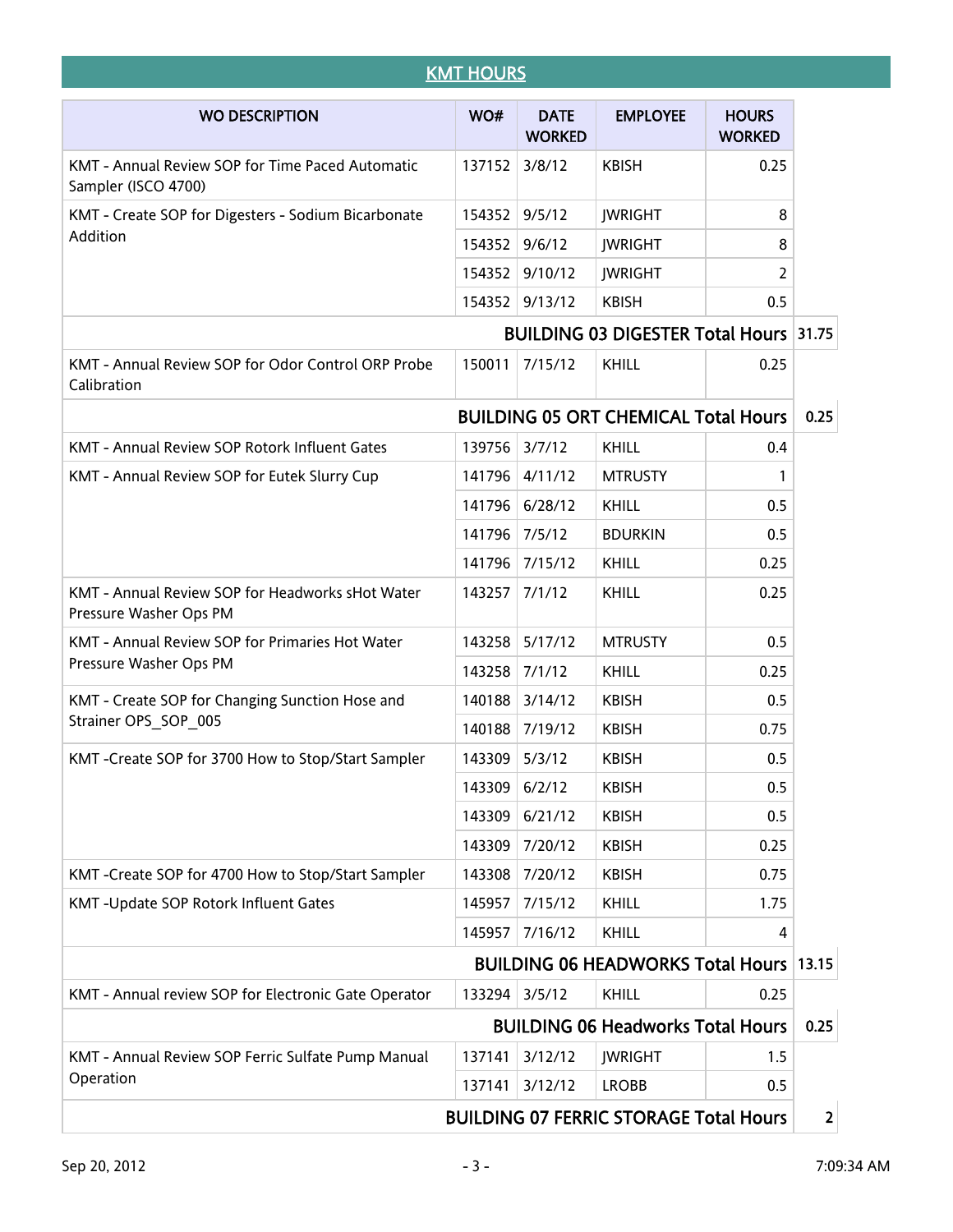| <b>KMT HOURS</b>                                                     |        |                              |                                                      |                               |      |
|----------------------------------------------------------------------|--------|------------------------------|------------------------------------------------------|-------------------------------|------|
| <b>WO DESCRIPTION</b>                                                | WO#    | <b>DATE</b><br><b>WORKED</b> | <b>EMPLOYEE</b>                                      | <b>HOURS</b><br><b>WORKED</b> |      |
| KMT - Annual Review SOP Response to Nitrification<br>Inhibition      | 143245 | 6/19/12                      | <b>GFARMER</b>                                       | 0.5                           |      |
|                                                                      |        |                              | <b>BUILDING 08 BLOWER BLDG Total Hours</b>           |                               | 0.5  |
| KMT - Annual Review SOP for Odor Control System                      | 133293 | 3/7/12                       | KHILL                                                | 0.25                          |      |
| Sample Ports                                                         | 133293 | 3/29/12                      | <b>MTRUSTY</b>                                       | 0.5                           |      |
| KMT - Annual Review SOP- SCT 2Water/3 Water Change<br>Over Procedure | 131280 | 3/13/12                      | <b>JWRIGHT</b>                                       | 0.5                           |      |
| KMT - Create SOP for Headcell Stop Logs Installation and<br>Removal  | 34375  | 3/14/12                      | <b>JWRIGHT</b>                                       | 0.5                           |      |
| KMT - Create SOP for SCT Blower 5&6 Pre Filters                      | 41988  | 3/2/12                       | <b>JBURGESS</b>                                      | 2.5                           |      |
| Replacements                                                         | 41988  | 3/3/12                       | <b>JBURGESS</b>                                      | 3                             |      |
|                                                                      | 41988  | 3/24/12                      | <b>JBURGESS</b>                                      | 3.5                           |      |
|                                                                      | 41988  | 4/4/12                       | <b>BDURKIN</b>                                       | 0.5                           |      |
|                                                                      | 41988  | 4/5/12                       | <b>JWRIGHT</b>                                       | 1.5                           |      |
|                                                                      |        |                              | <b>BUILDING 09 SSPS Total Hours 12.75</b>            |                               |      |
| KMT - Annual Review SOP for Foul Air Duct Drainage                   | 133303 | 1/4/12                       | <b>BDYE</b>                                          | 0.083                         |      |
|                                                                      | 133303 | 1/4/12                       | <b>KBISH</b>                                         | 0.167                         |      |
| KMT - Create SOP for Spill Trailer Quarterly PM                      | 38487  | 1/24/12                      | <b>BPRITEKEL</b>                                     | 1                             |      |
|                                                                      | 38487  | 1/25/12                      | <b>BPRITEKEL</b>                                     | 2                             |      |
|                                                                      |        |                              | <b>BUILDING 10 NTF CHEMICALS Total Hours</b>         |                               | 3.25 |
| KMT - Annual Review SOP for DAFT Flushing Polymer                    | 131293 | 3/13/12                      | <b>JWRIGHT</b>                                       | 0.5                           |      |
| Lines                                                                | 131293 | 3/14/12                      | <b>JGRENGS</b>                                       | 2                             |      |
|                                                                      | 131293 | 3/20/12                      | <b>JWRIGHT</b>                                       | 1                             |      |
|                                                                      |        |                              | <b>BUILDING 13 DAFT Total Hours</b>                  |                               | 3.5  |
| KMT - Create SMP for Struvite Removal Centrate Return                | 138488 | 6/25/12                      | <b>JWRIGHT</b>                                       | 9                             |      |
| Pumps/Pipework                                                       | 138488 | 6/26/12                      | <b>JWRIGHT</b>                                       | 5                             |      |
| KMT - Create SOP for Centrate Pump Performance                       | 140475 | 3/14/12                      | <b>KBISH</b>                                         | 1                             |      |
| <b>Testing</b>                                                       | 140475 | 3/17/12                      | <b>KBISH</b>                                         | 0.5                           |      |
|                                                                      | 140475 | 3/22/12                      | <b>KBISH</b>                                         | 2                             |      |
|                                                                      | 140475 | 3/24/12                      | <b>KBISH</b>                                         | 0.5                           |      |
|                                                                      |        |                              | <b>BUILDING 14 CENTRATE PUMP STATION Total Hours</b> |                               | 18   |
| KMT - Create SOP for Centrifuge Cake Sample Procedure                | 134128 | 1/3/12                       | <b>JWRIGHT</b>                                       | 3                             |      |
| DEW_SOP_001_01                                                       | 134128 | 1/4/12                       | <b>JWRIGHT</b>                                       | 2                             |      |
|                                                                      | 134128 | 1/12/12                      | <b>JWRIGHT</b>                                       | 6                             |      |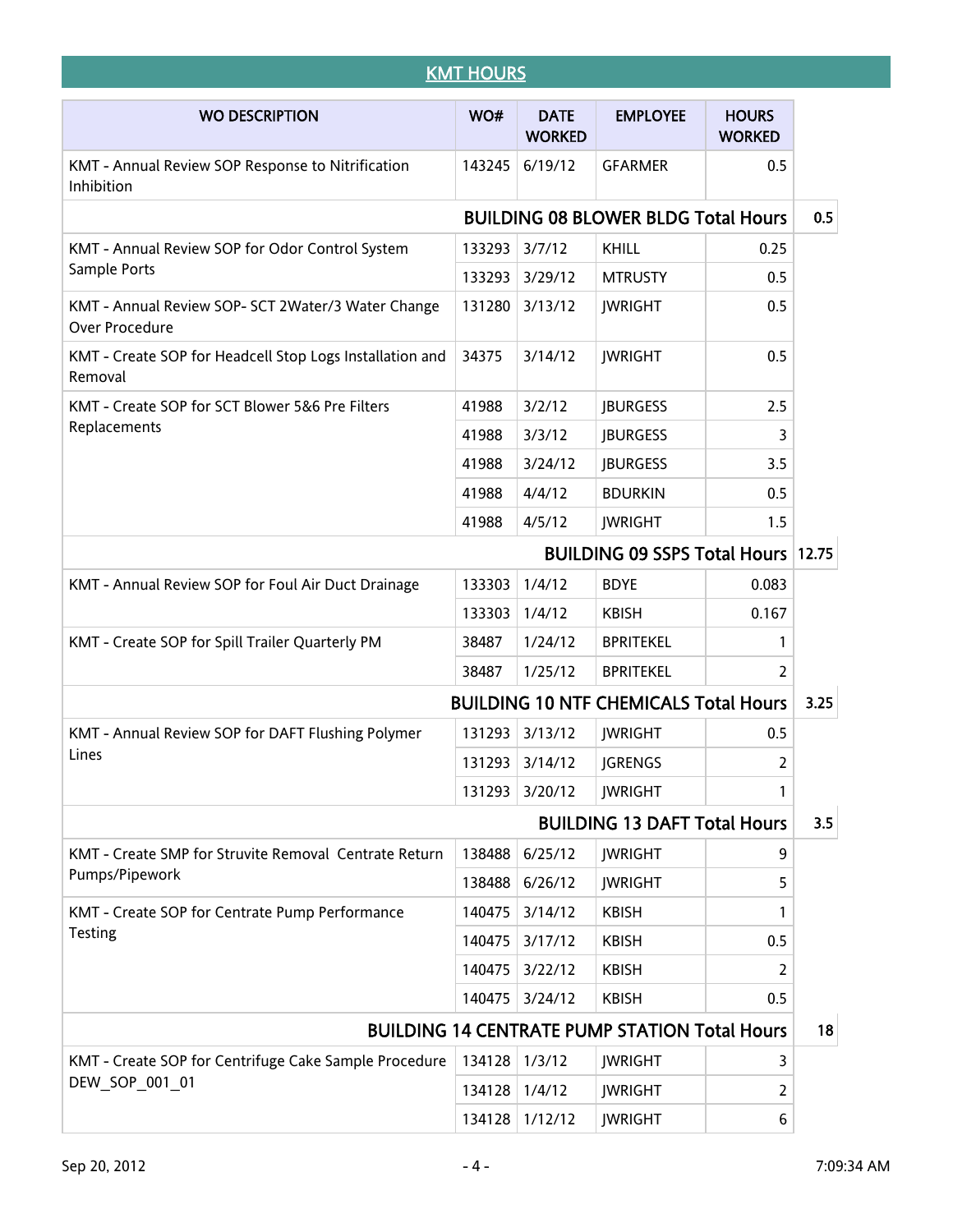| <b>KMT HOURS</b>                                                                   |        |                              |                                                 |                               |  |  |  |
|------------------------------------------------------------------------------------|--------|------------------------------|-------------------------------------------------|-------------------------------|--|--|--|
| <b>WO DESCRIPTION</b>                                                              | WO#    | <b>DATE</b><br><b>WORKED</b> | <b>EMPLOYEE</b>                                 | <b>HOURS</b><br><b>WORKED</b> |  |  |  |
| KMT - Create SOP for Centrifuge Cake Sample Procedure                              | 134128 | 1/17/12                      | <b>JWRIGHT</b>                                  | 3                             |  |  |  |
| DEW_SOP_001_01                                                                     | 134128 | 1/18/12                      | <b>JWRIGHT</b>                                  | 4                             |  |  |  |
| KMT - Create SOP for Centrifuge Centrate Sample                                    | 136020 | 1/23/12                      | <b>JWRIGHT</b>                                  | 4                             |  |  |  |
| Procedure DEW SOP 002 01                                                           | 136020 | 1/24/12                      | <b>JWRIGHT</b>                                  | 6                             |  |  |  |
|                                                                                    | 136020 | 1/30/12                      | <b>JWRIGHT</b>                                  | 2                             |  |  |  |
|                                                                                    | 136020 | 2/1/12                       | <b>JTALLENT</b>                                 | 0.25                          |  |  |  |
| KMT - Create SOP for Centrifuge Feed Sample Procedure                              | 134138 | 1/12/12                      | <b>JWRIGHT</b>                                  | 4                             |  |  |  |
| DIG SOP 001 01                                                                     | 134138 | 1/23/12                      | <b>JWRIGHT</b>                                  | 4                             |  |  |  |
|                                                                                    | 134138 | 1/24/12                      | <b>JWRIGHT</b>                                  | 0                             |  |  |  |
|                                                                                    | 134138 | 5/10/12                      | <b>JTALLENT</b>                                 | 0.25                          |  |  |  |
| KMT - Create SOP for DAFT Float Sludge Sample                                      | 136677 | 1/25/12                      | <b>JWRIGHT</b>                                  | 5                             |  |  |  |
| Procedure DAF SOP 001 01                                                           | 136677 | 1/26/12                      | <b>JWRIGHT</b>                                  | 4                             |  |  |  |
|                                                                                    | 136677 | 1/30/12                      | <b>JWRIGHT</b>                                  | 4                             |  |  |  |
|                                                                                    | 136677 | 2/1/12                       | <b>JTALLENT</b>                                 | 0.25                          |  |  |  |
|                                                                                    |        |                              | <b>BUILDING 15 DEWATERING Total Hours 51.75</b> |                               |  |  |  |
| KMT - Annual Review SOP Stand-by and Call Back Pay                                 | 143254 | 5/4/12                       | <b>JTALLENT</b>                                 | 0.25                          |  |  |  |
| KMT - Annual Review SOP WTW Dissolved Oxygen<br>Calibration                        | 117861 | 3/15/12                      | <b>BDURKIN</b>                                  | 0.25                          |  |  |  |
|                                                                                    | 117861 | 3/15/12                      | <b>KBISH</b>                                    | 0.75                          |  |  |  |
| KMT - Annual Review SOP YSI DO Probe Temperature                                   | 143252 | 7/19/12                      | <b>KBISH</b>                                    | 0.25                          |  |  |  |
| <b>Accuracy Verification</b>                                                       | 143252 | 8/3/12                       | <b>KBISH</b>                                    | 0.25                          |  |  |  |
| KMT - Annual Review SOP for Del of sodium<br>hypochlorite at the disinfection bldg | 143253 | 5/14/12                      | <b>JWRIGHT</b>                                  | 5                             |  |  |  |
| KMT - Annual Review SOP for Delivery of sodium                                     | 137145 | 2/29/12                      | <b>JWRIGHT</b>                                  | 1                             |  |  |  |
| bisulfite                                                                          | 137145 | 3/4/12                       | <b>MTRUSTY</b>                                  | 0.5                           |  |  |  |
|                                                                                    | 137145 | 3/7/12                       | <b>JWRIGHT</b>                                  | 2                             |  |  |  |
|                                                                                    | 137145 | 3/8/12                       | <b>JWRIGHT</b>                                  | 1                             |  |  |  |
| KMT - Annual Review SOP for Sample trough operation                                | 137147 | 3/4/12                       | <b>MTRUSTY</b>                                  | 0.5                           |  |  |  |
| and rotation                                                                       | 137147 | 4/9/12                       | <b>JWRIGHT</b>                                  | 2                             |  |  |  |
|                                                                                    | 137147 | 4/10/12                      | <b>JWRIGHT</b>                                  | 2                             |  |  |  |
|                                                                                    | 137147 | 4/12/12                      | <b>JWRIGHT</b>                                  | 1                             |  |  |  |
| KMT - Annual Review SOP for Shift Differential                                     | 143255 | 5/4/12                       | <b>JTALLENT</b>                                 | 0.25                          |  |  |  |
| KMT - Create SOP for 3W Strainers Manual Backwash                                  | 135326 | 1/4/12                       | <b>JWRIGHT</b>                                  | 4                             |  |  |  |
|                                                                                    | 135326 | 1/5/12                       | <b>JWRIGHT</b>                                  | 1                             |  |  |  |
|                                                                                    |        | 135326 3/12/12               | KHILL                                           | 1                             |  |  |  |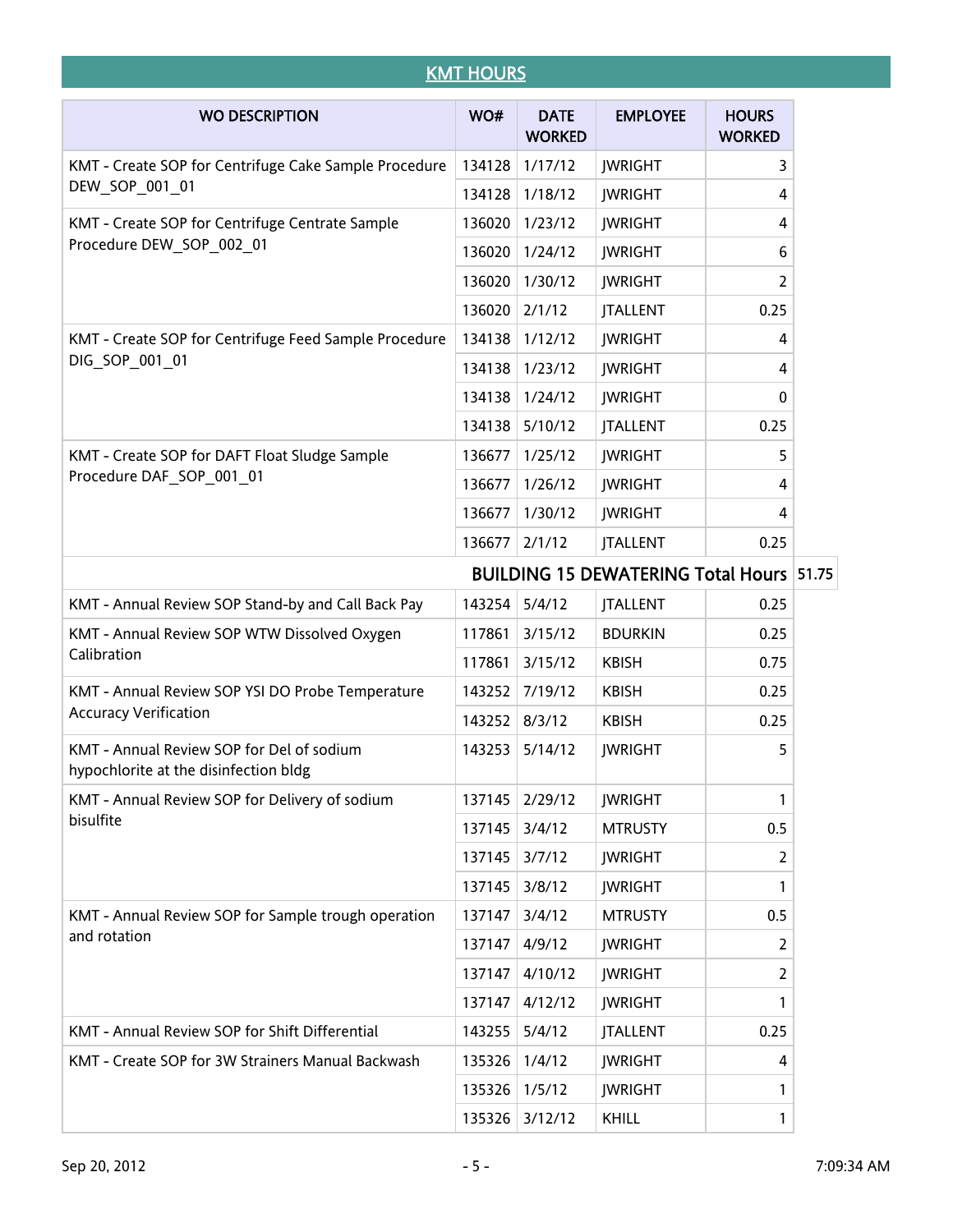| <b>KMT HOURS</b>                                                             |        |                              |                                                   |                               |      |  |
|------------------------------------------------------------------------------|--------|------------------------------|---------------------------------------------------|-------------------------------|------|--|
| <b>WO DESCRIPTION</b>                                                        | WO#    | <b>DATE</b><br><b>WORKED</b> | <b>EMPLOYEE</b>                                   | <b>HOURS</b><br><b>WORKED</b> |      |  |
| KMT - Create SOP for 3W Strainers Manual Backwash                            | 135326 | 3/13/12                      | <b>JWRIGHT</b>                                    | 0.5                           |      |  |
|                                                                              | 135326 | 3/13/12                      | <b>KHILL</b>                                      | 0.75                          |      |  |
|                                                                              |        |                              | <b>BUILDING 16 DISINFECTION Total Hours 24.25</b> |                               |      |  |
| KMT - Annual Review Disinfection Pump Drawdown<br>Procedure Sodium Bisulfite | 141797 | 4/9/12                       | <b>JWRIGHT</b>                                    | 2                             |      |  |
| KMT - Annual Review ISCO 4700 - Checking Error Status                        | 135294 | 1/18/12                      | <b>KBISH</b>                                      | 0.33                          |      |  |
| KMT - Annual Review SOP for SBS Pump Hose                                    | 143256 | 6/26/12                      | <b>JWRIGHT</b>                                    | 1.5                           |      |  |
| Replacement                                                                  | 143256 | 6/26/12                      | <b>LROBB</b>                                      | 0.25                          |      |  |
|                                                                              |        |                              | <b>BUILDING 19 BISULFITE STORAGE Total Hours</b>  |                               | 4.08 |  |
| KMT - Annual Review ChemScan Injector Replacement                            | 152225 | 8/27/12                      | <b>JWRIGHT</b>                                    | 0.5                           |      |  |
| KMT - Annual Review ChemScan Reagent Replacement<br>SOP                      | 146930 | 6/19/12                      | <b>JWRIGHT</b>                                    | 0.5                           |      |  |
| KMT - Annual Review ChemScan Reagent and Cleaning<br><b>Fluid Mixing</b>     | 152224 | 8/27/12                      | <b>JWRIGHT</b>                                    | 0.25                          |      |  |
| KMT - Annual Review SOP Pump Tubing Timer Reset                              | 137148 | 2/2/12                       | <b>MTRUSTY</b>                                    | 0.25                          |      |  |
| Procedure (HMI)                                                              | 137148 | 2/27/12                      | <b>JWRIGHT</b>                                    | 1                             |      |  |
|                                                                              | 137148 | 2/27/12                      | <b>KHILL</b>                                      | 0.5                           |      |  |
| KMT - Annual Review SOP for Chemscan Overview                                | 135288 | 3/13/12                      | <b>JWRIGHT</b>                                    | 0.5                           |      |  |
| KMT - Annual Review SOP for measuring denite media<br>depth                  | 152232 | 8/3/12                       | <b>KBISH</b>                                      | 0.25                          |      |  |
| KMT - Annual Review Verify Raw Sewage Pump Flow SOP                          | 152234 | 8/3/12                       | <b>KBISH</b>                                      | 0.25                          |      |  |
| KMT - Annual Review of SOP - Filter Manual Backwash                          | 117855 | 3/14/12                      | JWRIGHT                                           | 0.25                          |      |  |
| w/o HMI                                                                      | 117855 | 3/21/12                      | <b>JWRIGHT</b>                                    | 0.5                           |      |  |
| KMT - Annual SOP Review ChemScan Chemical Cleaning                           | 135292 | 1/25/12                      | <b>MTRUSTY</b>                                    | 0.5                           |      |  |
| Procedure                                                                    | 135292 | 6/19/12                      | <b>JWRIGHT</b>                                    | 0.25                          |      |  |
| KMT - Annual SOP Review ChemScan Pump Tube                                   | 152223 | 8/27/12                      | <b>JWRIGHT</b>                                    | 1                             |      |  |
| Replacement                                                                  | 152223 | 8/28/12                      | <b>JWRIGHT</b>                                    | 1                             |      |  |
| KMT - Create SMP for Westlock Controls Pneumatic                             | 151302 | 7/24/12                      | <b>CVANNICE</b>                                   | 4                             |      |  |
| <b>Control Valve Bench Test Proc</b>                                         | 151302 | 7/24/12                      | <b>LWHITNEY</b>                                   | 3.5                           |      |  |
| KMT - Create SMP for Westlock Controls Pneumatic                             | 151303 | 7/20/12                      | <b>CVANNICE</b>                                   | 7                             |      |  |
| Control Valve Rebuild Proc                                                   | 151303 | 7/23/12                      | <b>CVANNICE</b>                                   | 7                             |      |  |
|                                                                              | 151303 | 7/24/12                      | <b>CVANNICE</b>                                   | 3                             |      |  |
|                                                                              | 151303 | 7/24/12                      | <b>LWHITNEY</b>                                   | 4                             |      |  |
| KMT-Annual Review ChemScan injector Priming                                  | 152226 | 8/27/12                      | <b>JWRIGHT</b>                                    | 1                             |      |  |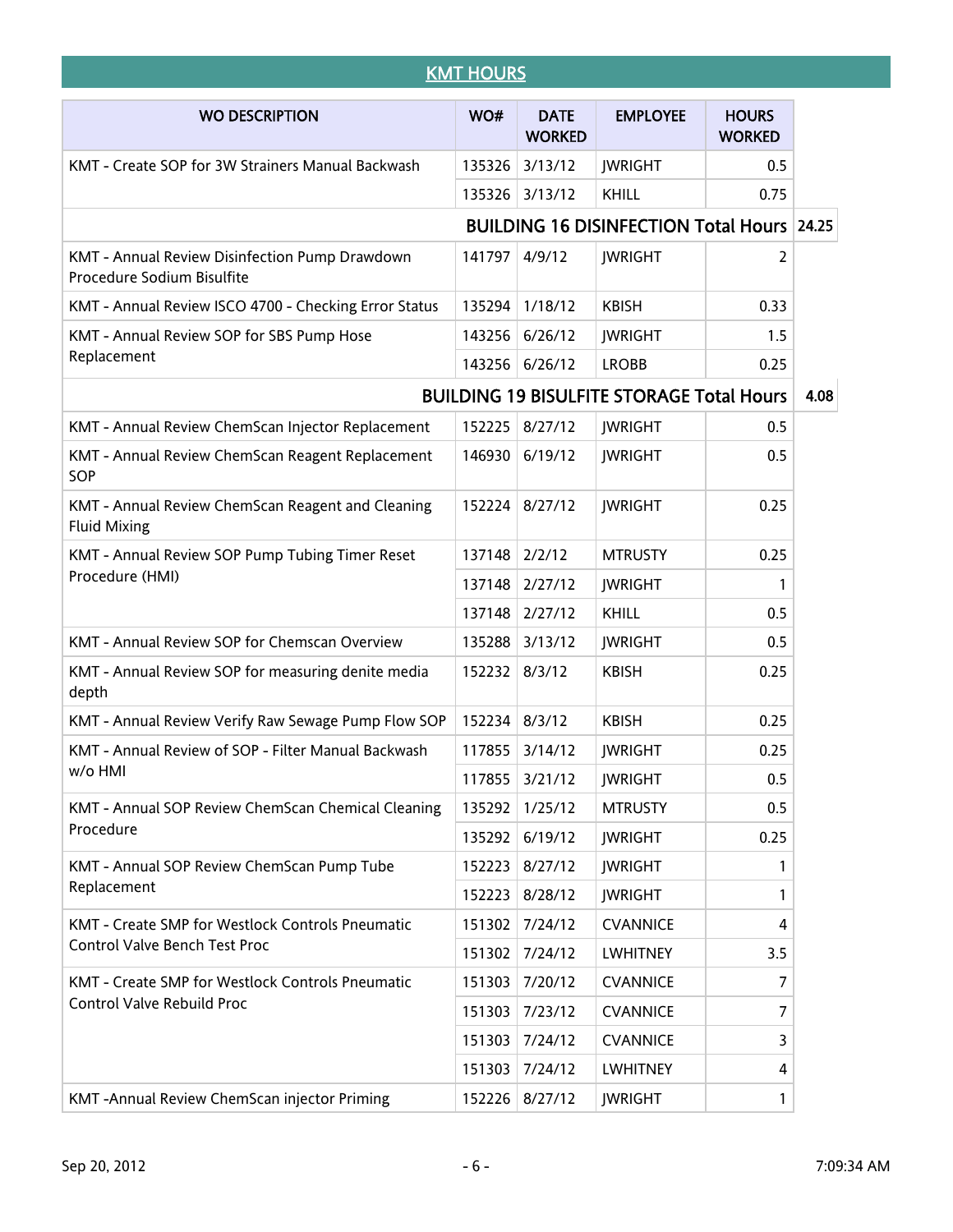| <b>KMT HOURS</b>                                         |        |                              |                                                       |                               |                |  |
|----------------------------------------------------------|--------|------------------------------|-------------------------------------------------------|-------------------------------|----------------|--|
| <b>WO DESCRIPTION</b>                                    | WO#    | <b>DATE</b><br><b>WORKED</b> | <b>EMPLOYEE</b>                                       | <b>HOURS</b><br><b>WORKED</b> |                |  |
|                                                          |        |                              | <b>BUILDING 20 DENITE Total Hours</b>                 |                               | 37             |  |
| KMT - Annual Review Methanol Delivery Procedures         | 152222 | 8/27/12                      | <b>JWRIGHT</b>                                        | 1                             |                |  |
| KMT - Annual Review Methanol Pump Flush Procedure        | 135297 | 1/18/12                      | <b>MTRUSTY</b>                                        | 1                             |                |  |
| SOP                                                      | 135297 | 1/24/12                      | <b>BPRITEKEL</b>                                      | 0.5                           |                |  |
|                                                          |        |                              | <b>BUILDING 20A METHANOL PUMP STATION Total Hours</b> |                               | 2.5            |  |
| KMT - Annual SOP for Scroll Centrifuge Auto Idle and     | 132285 | 3/14/12                      | <b>JWRIGHT</b>                                        | 0.25                          |                |  |
| Determine Max Daily Dewat V                              | 132285 | 6/19/12                      | <b>GFARMER</b>                                        | 0.2                           |                |  |
|                                                          | 132285 | 6/19/12                      | <b>JWRIGHT</b>                                        | 0.5                           |                |  |
| KMT - Create SOP for Scroll Centrifuge Shutdown          | 31134  | 4/5/12                       | <b>JWRIGHT</b>                                        | 2                             |                |  |
| KMT - Create SOP for Scroll Centrifuge Startup           | 31132  | 4/5/12                       | <b>JWRIGHT</b>                                        | 2                             |                |  |
|                                                          |        |                              | <b>Building 15 Dewatering Total Hours</b>             |                               | 4.95           |  |
| KMT - Annual Review How to Enter WTW Maintenance<br>Mode | 149997 | 8/2/12                       | <b>JWRIGHT</b>                                        | 0.5                           |                |  |
|                                                          |        |                              | <b>CLEARWELL Total Hours</b>                          |                               | 0.5            |  |
| KMT-Create SOP for Kingpin Maintenance and               | 143310 | 5/23/12                      | <b>BDURKIN</b>                                        | 0.5                           |                |  |
| Replacement                                              | 143310 | 6/21/12                      | <b>DGRAHAM</b>                                        | 0.5                           |                |  |
| KMT-Create SOP for Kingpin Replacement                   | 143311 | 5/23/12                      | <b>BDURKIN</b>                                        | 0.5                           |                |  |
|                                                          | 143311 | 6/21/12                      | <b>DGRAHAM</b>                                        | 0.5                           |                |  |
|                                                          |        |                              | <b>Dewatering Total Hours</b>                         |                               | $\overline{2}$ |  |
| KMT - Annual Review Abnormal Op Eff Value failure how    | 131287 | 1/18/12                      | <b>KBISH</b>                                          | 0.25                          |                |  |
| to maintain freshness                                    | 131287 | 3/13/12                      | <b>JWRIGHT</b>                                        | 0.5                           |                |  |
| KMT - Annual Review SOP for Distributor Arm Lubication   | 137144 | 3/4/12                       | <b>MTRUSTY</b>                                        | 0.5                           |                |  |
|                                                          | 137144 | 3/6/12                       | <b>JWRIGHT</b>                                        | 5                             |                |  |
| KMT - Annual Review SOP for Hach Pocket Colorimeter      | 137138 | 3/12/12                      | <b>JWRIGHT</b>                                        | 0.5                           |                |  |
| Residual Kit                                             | 137138 | 3/13/12                      | <b>JWRIGHT</b>                                        | 1.5                           |                |  |
|                                                          | 137138 | 3/27/12                      | <b>MTRUSTY</b>                                        | 0.5                           |                |  |
|                                                          | 137138 | 5/21/12                      | ASZANTRUCZ                                            | 0.5                           |                |  |
|                                                          | 137138 | 5/21/12                      | <b>BDYE</b>                                           | 0.25                          |                |  |
|                                                          | 137138 | 5/21/12                      | <b>JWRIGHT</b>                                        | 5                             |                |  |
| KMT - Annual Review SOP for How to put a filter into     | 135290 | 1/25/12                      | <b>MTRUSTY</b>                                        | 0.25                          |                |  |
| denitrification mode                                     | 135290 | 6/19/12                      | <b>JWRIGHT</b>                                        | 0.25                          |                |  |
| KMT - Annual Review SOP for WTW DO probe cleaning        | 135289 | 3/21/12                      | <b>KBISH</b>                                          | 1                             |                |  |
|                                                          | 135289 | 3/22/12                      | <b>KBISH</b>                                          | 0.5                           |                |  |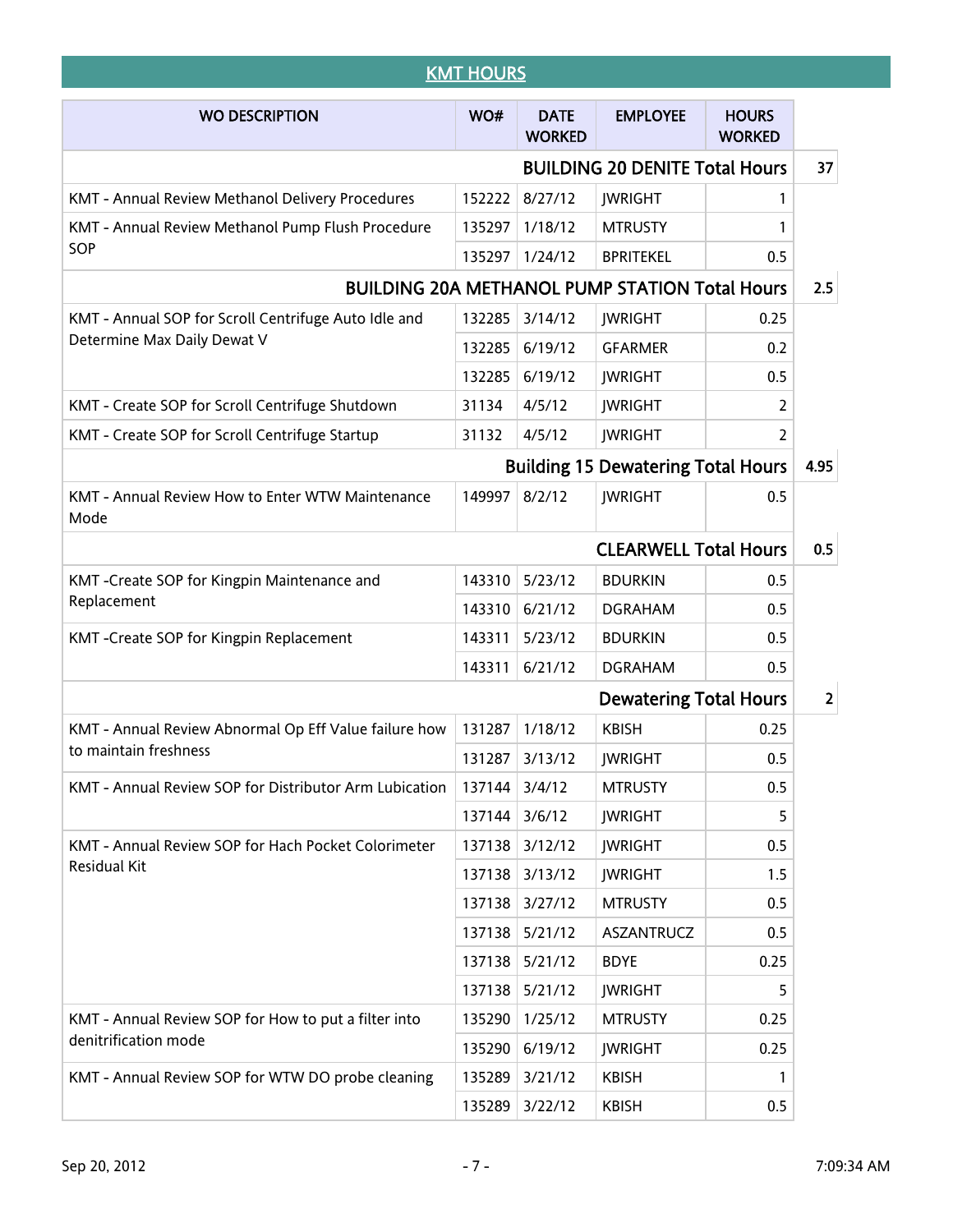|                                                                   | <b>KMT HOURS</b> |                              |                                 |                               |      |  |
|-------------------------------------------------------------------|------------------|------------------------------|---------------------------------|-------------------------------|------|--|
| <b>WO DESCRIPTION</b>                                             | WO#              | <b>DATE</b><br><b>WORKED</b> | <b>EMPLOYEE</b>                 | <b>HOURS</b><br><b>WORKED</b> |      |  |
| KMT - Annual Review SOP for WTW pH probe cleaning                 | 139757           | 3/7/12                       | <b>MTRUSTY</b>                  | 0.25                          |      |  |
|                                                                   | 139757           | 3/12/12                      | <b>JWRIGHT</b>                  | 1                             |      |  |
| KMT - Annual Review TF Flood procedure SOP in new<br>Intranet     | 131288           | 3/7/12                       | <b>KBISH</b>                    | 0.5                           |      |  |
|                                                                   |                  |                              |                                 | FILTER Total Hours 18.25      |      |  |
| KMT - Annual Review of FE Sample Pipe Cleaning (At<br>River)      | 133154           | 3/14/12                      | <b>JWRIGHT</b>                  | 0.5                           |      |  |
|                                                                   |                  |                              | <b>MANHOLE Total Hours</b>      |                               | 0.5  |  |
| KMT - Annual Review SOP YSI pH Electrode Replacement              | 152233           | 8/3/12                       | <b>KBISH</b>                    | 0.33                          |      |  |
|                                                                   | 152233           | 8/9/12                       | <b>KBISH</b>                    | 0.33                          |      |  |
|                                                                   |                  |                              | <b>PRECHLOR Total Hours</b>     |                               | 0.66 |  |
| KMT - Annual Review SOP for NTF Pump Drive Shaft                  | 137140           | 2/2/12                       | <b>MTRUSTY</b>                  | 1                             |      |  |
| Lubrication                                                       | 137140           | 3/14/12                      | <b>JWRIGHT</b>                  | 1.5                           |      |  |
|                                                                   |                  |                              | <b>PUMP STATION Total Hours</b> |                               |      |  |
| KMT - Annual Review an SOP Non Contained Liquid Spill             | 131297           | 3/13/12                      | <b>JWRIGHT</b>                  | 0.5                           |      |  |
|                                                                   | 131297           | 3/14/12                      | <b>JWRIGHT</b>                  | 0.25                          |      |  |
| KMT - Annual Review Chemical Pump and Tank                        | 131289           | 1/17/12                      | <b>JTALLENT</b>                 | 0.5                           |      |  |
| <b>Operation Policy</b>                                           | 131289           | 3/13/12                      | <b>JWRIGHT</b>                  | 1                             |      |  |
| KMT - Annual Review Facility Doors Policy                         | 152231           | 8/8/12                       | <b>JTALLENT</b>                 | 0.2                           |      |  |
| <b>KMT - Annual Review Leaves Policy</b>                          | 152230 8/8/12    |                              | <b>JTALLENT</b>                 | 0.2                           |      |  |
| KMT - Annual Review On-Call Operations Supervisor<br>Policy       | 152229 8/8/12    |                              | <b>JTALLENT</b>                 | 0.2                           |      |  |
| KMT - Annual Review Pipe Jetting Operation                        | 133295           | 2/8/12                       | <b>VHEIKEN</b>                  | 0.25                          |      |  |
| KMT - Annual Review SOP Central HMI Alarms HMI<br>Alarm Historian | 150000           | 8/2/12                       | <b>JWRIGHT</b>                  | 1                             |      |  |
| KMT - Annual Review SOP Chemical Tank Order/Delivery              | 150002           | 8/1/12                       | <b>JWRIGHT</b>                  | 1                             |      |  |
| Alarm                                                             | 150002           | 8/1/12                       | <b>MBOYETT</b>                  | 0.25                          |      |  |
| KMT - Annual Review SOP Estimating Spill Volume                   | 143246           | 6/19/12                      | <b>GFARMER</b>                  | 0.5                           |      |  |
| KMT - Annual Review SOP Flushing Seal Water<br>Assemblies         | 150008           | 7/19/12                      | <b>KBISH</b>                    | 0.25                          |      |  |
| KMT - Annual Review SOP for Carbo-Vis cleaning<br>Procedure WTW   | 133155           | 3/14/12                      | <b>JWRIGHT</b>                  | 0.5                           |      |  |
| KMT - Annual Review SOP for Chemical Order Guide                  | 135296           | 1/17/12                      | <b>JTALLENT</b>                 | 0.25                          |      |  |
|                                                                   | 135296           | 1/18/12                      | <b>MTRUSTY</b>                  | 0.5                           |      |  |
|                                                                   | 135296 2/7/12    |                              | <b>MBOYETT</b>                  | 0.5                           |      |  |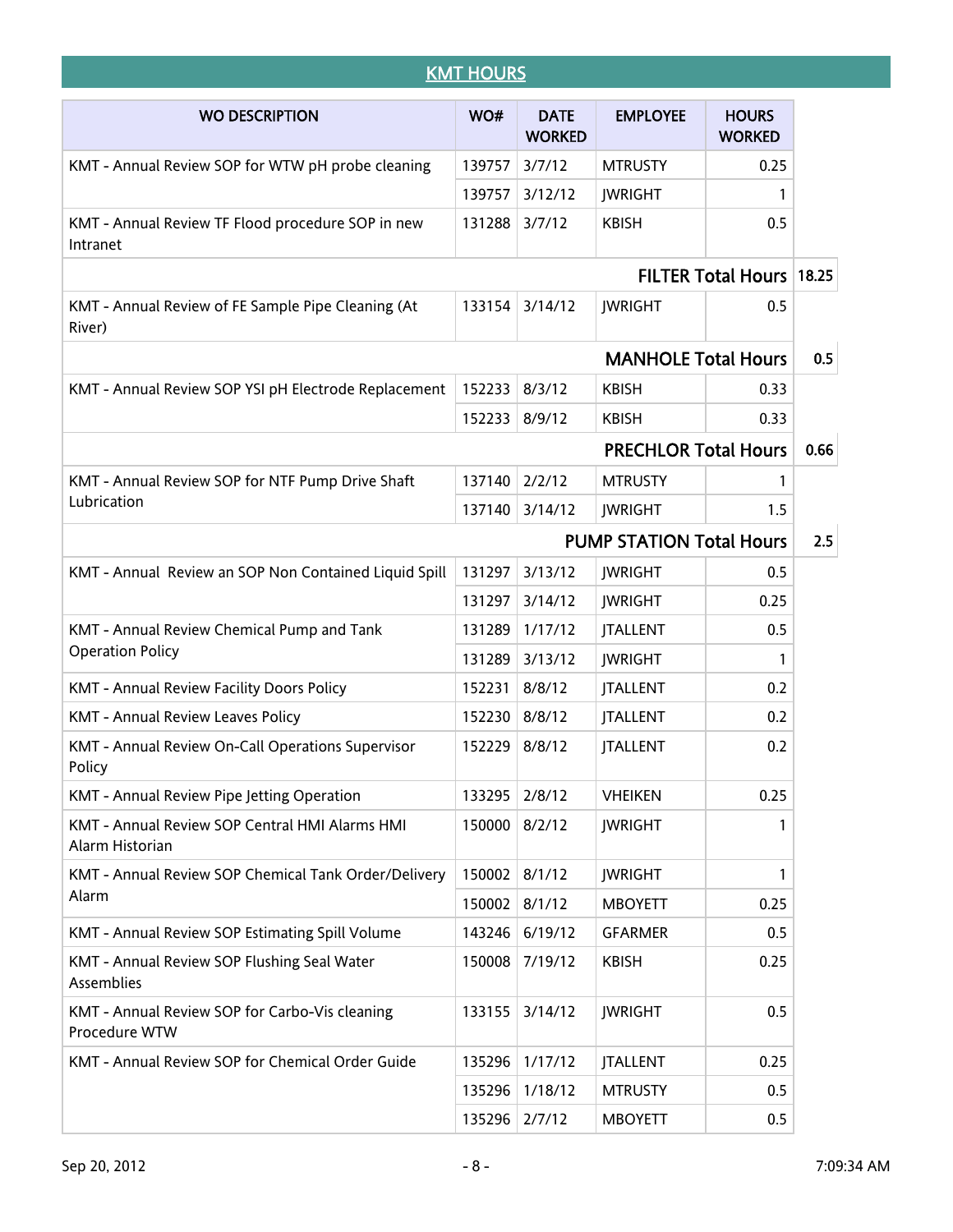## **KMT HOURS**

| <b>WO DESCRIPTION</b>                                                          | WO#    | <b>DATE</b><br><b>WORKED</b> | <b>EMPLOYEE</b>         | <b>HOURS</b><br><b>WORKED</b> |                         |
|--------------------------------------------------------------------------------|--------|------------------------------|-------------------------|-------------------------------|-------------------------|
| KMT - Annual Review SOP for Chemical Order Guide                               | 135296 | 2/8/12                       | <b>JWRIGHT</b>          | 2                             |                         |
| KMT - Annual Review SOP for Manhole 12 Skimming<br>Procedure                   | 143244 | 5/9/12                       | <b>DPRICE</b>           | 0.25                          |                         |
| KMT - Annual Review SOP for manually switching power<br>sources at PSS - 04C   | 149993 | 8/17/12                      | <b>JTALLENT</b>         | 0.75                          |                         |
| KMT - Annual Review SOP for manually switching power<br>sources at PSS - 06    | 149991 | 8/17/12                      | <b>JTALLENT</b>         | 0.5                           |                         |
| KMT - Annual Review for How to Perform an annual SOP<br>review                 | 152221 | 8/2/12                       | <b>JWRIGHT</b>          | 0.2                           |                         |
| KMT - Annual review SOP for Electrical Power Supply<br>from WWTP               | 143249 | 6/15/12                      | <b>JTALLENT</b>         | 0.25                          |                         |
| KMT - Create Review SOP Denite 2 Water / 3 Water<br>Change Over Procedure      | 127675 | 3/22/12                      | <b>BDURKIN</b>          | 0.5                           |                         |
| KMT - Update Kubota Expectations Doc in InfoNet                                | 141793 | 4/25/12                      | <b>JTALLENT</b>         | 0.25                          |                         |
| KMT - Update Temporary Shift Assignment Doc in<br>InfoNet                      | 141794 | 4/25/12                      | <b>JTALLENT</b>         | 0.25                          |                         |
| KMT - Update Travel Policy Doc in InfoNet                                      | 141795 | 4/25/12                      | <b>JTALLENT</b>         | 0.25                          |                         |
|                                                                                |        |                              | <b>SITE Total Hours</b> | 13.05                         |                         |
| KMT - Annual Review SOP NTF Flood                                              | 135291 | 1/25/12                      | <b>MTRUSTY</b>          | 1                             |                         |
|                                                                                | 135291 | 6/26/12                      | <b>JWRIGHT</b>          | 1                             |                         |
|                                                                                |        |                              |                         | <b>TANK Total Hours</b>       | $\overline{\mathbf{2}}$ |
| KMT - Annual Review Odor Control Containment Sump                              | 139759 | 3/7/12                       | KHILL                   | 0.25                          |                         |
| <b>Pumping Procedure</b>                                                       | 139759 | 3/7/12                       | <b>MTRUSTY</b>          | 0.75                          |                         |
|                                                                                |        | 139759 3/12/12               | KHILL                   | 0.25                          |                         |
| KMT - 1st Annual Review SOP Ferric Distribution Pipe<br><b>Flush Procedure</b> | 103975 | 1/10/12                      | <b>KHILL</b>            | 1.25                          |                         |
| KMT - 1st Annual Review SOP for Putting a Secondary                            | 146933 | 6/19/12                      | <b>JWRIGHT</b>          | 1                             |                         |
| <b>Clarifier Online</b>                                                        | 146933 | 6/20/12                      | <b>GFARMER</b>          | 0.25                          |                         |
| KMT - 1st Annual Review SOP for Taking a Secondary                             | 146932 | 6/19/12                      | <b>JWRIGHT</b>          | 0.5                           |                         |
| <b>Clarifier Offline</b>                                                       | 146932 | 6/19/12                      | <b>LROBB</b>            | 0.5                           |                         |
|                                                                                | 146932 | 6/20/12                      | <b>GFARMER</b>          | 0.25                          |                         |
| KMT - Annual Review SOP Carrier Water Change Over                              | 135295 | 1/18/12                      | <b>MTRUSTY</b>          | 0.5                           |                         |
| Procedure                                                                      | 135295 | 6/19/12                      | <b>JWRIGHT</b>          | 0.5                           |                         |
| KMT - Annual Review SOP Centrate Return Control                                | 131286 | 3/14/12                      | <b>JWRIGHT</b>          | 0.25                          |                         |
| Methods                                                                        | 131286 | 3/15/12                      | <b>JWRIGHT</b>          | 4                             |                         |
| KMT - Annual Review SOP Containment Sump Pumping                               | 139758 | 3/7/12                       | KHILL                   | 0.25                          |                         |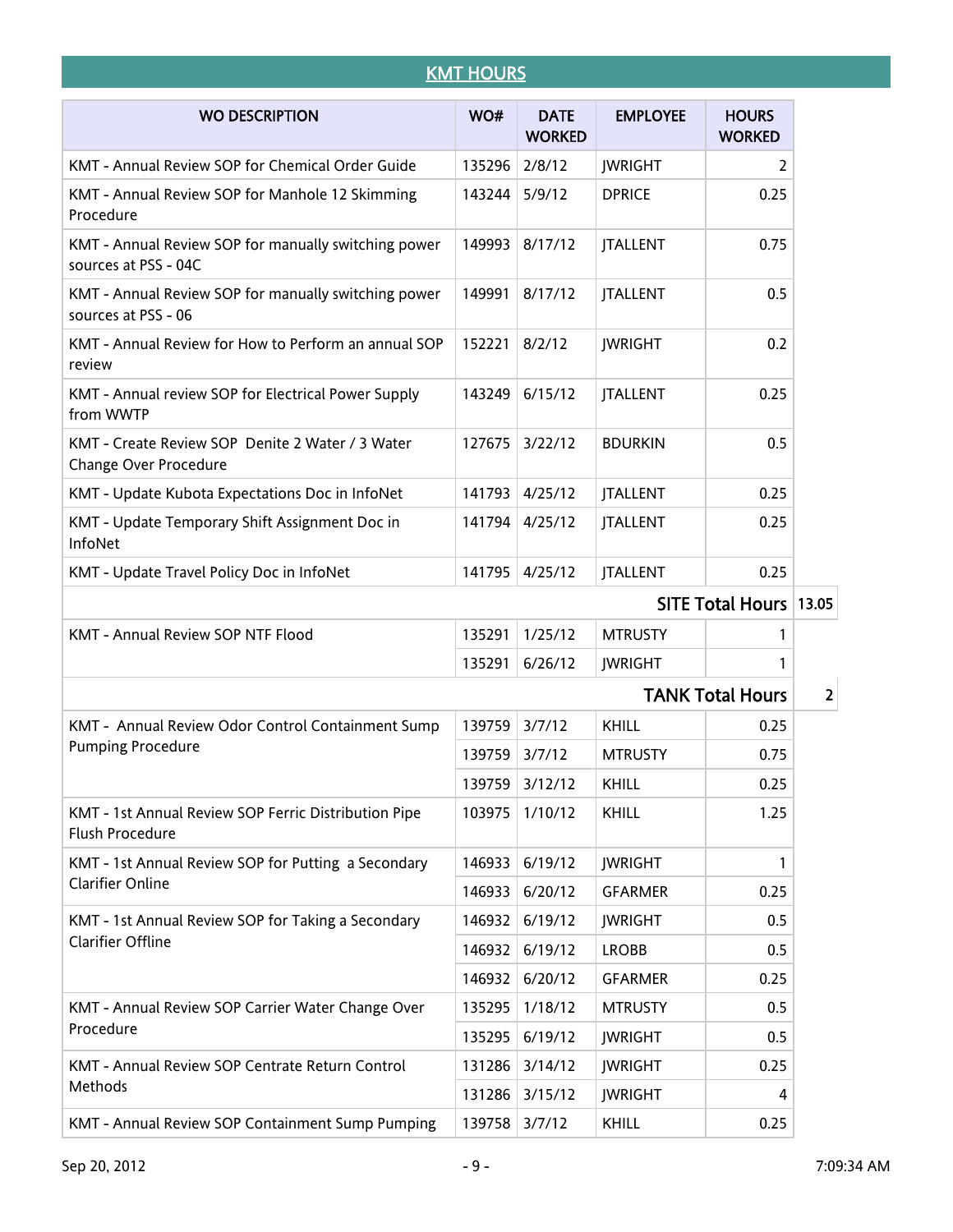|                                                                                     | <b>KMT HOURS</b> |                              |                 |                               |
|-------------------------------------------------------------------------------------|------------------|------------------------------|-----------------|-------------------------------|
| <b>WO DESCRIPTION</b>                                                               | WO#              | <b>DATE</b><br><b>WORKED</b> | <b>EMPLOYEE</b> | <b>HOURS</b><br><b>WORKED</b> |
| KMT - Annual Review SOP Containment Sump Pumping                                    | 139758           | 3/7/12                       | <b>MTRUSTY</b>  | 0.5                           |
|                                                                                     | 139758           | 3/12/12                      | KHILL           | 0.25                          |
| KMT - Annual Review SOP Ferric Sulfate Cleaning Inlet<br>Line Strainer              | 152236           | 8/5/12                       | KHILL           | 0.25                          |
| KMT - Annual Review SOP Ferric Sulfate System                                       | 137143           | 3/5/12                       | <b>MTRUSTY</b>  | 0.5                           |
| Operation                                                                           | 137143           | 3/12/12                      | <b>JWRIGHT</b>  | 1                             |
| KMT - Annual Review SOP for Simplex 4010 Login<br>Procedure                         | 127679           | 3/13/12                      | <b>JWRIGHT</b>  | 0.25                          |
| KMT - Annual Review for Rotating RA Basins                                          | 131292           | 3/13/12                      | <b>JWRIGHT</b>  | 1                             |
| KMT - Create Ops Policy Plant Tours                                                 | 152852           | 8/10/12                      | <b>JTALLENT</b> | 0.5                           |
|                                                                                     | 152852           | 8/13/12                      | <b>BDURKIN</b>  | 1                             |
| KMT - Create Policy for Maintenance Modified                                        | 148183           | 6/18/12                      | <b>CWOO</b>     | $\overline{2}$                |
| Workweek                                                                            | 148183           | 6/19/12                      | <b>BDURKIN</b>  | $\overline{2}$                |
| KMT - Create SOP Impact Pro Gas Detector - Basic                                    | 150662           | 9/8/12                       | <b>JWRIGHT</b>  | $\pmb{0}$                     |
| Operation                                                                           | 150662           | 9/17/12                      | <b>JWRIGHT</b>  | 0                             |
| KMT - Create SOP Impact Pro Gas Detector - Calibration                              | 150667           | 7/19/12                      | <b>JWRIGHT</b>  | 8                             |
| <b>Using Enforcer</b>                                                               | 150667           | 9/12/12                      | <b>JWRIGHT</b>  | 10                            |
|                                                                                     | 150667           | 9/17/12                      | <b>JWRIGHT</b>  | 0                             |
| KMT - Create SOP for Dumping Rag Buckets at                                         | 127172           | 7/19/12                      | <b>JBURGESS</b> | 1.5                           |
| Headworks                                                                           | 127172           | 7/19/12                      | <b>KBISH</b>    | 0.33                          |
| KMT - Create SOP for Silo Operation                                                 | 149065           | 6/28/12                      | <b>JWRIGHT</b>  | 3                             |
|                                                                                     |                  | 149065 8/28/12               | <b>JWRIGHT</b>  | 0.5                           |
| KMT - Create SOP for Spill Mats Annual Inspection of<br><b>Condition Assessment</b> | 132282           | 3/14/12                      | <b>JWRIGHT</b>  | 0.25                          |
| KMT - Create SOP for Truck Filling                                                  | 33887            | 6/27/12                      | <b>GFARMER</b>  | 0.5                           |
|                                                                                     | 33887            | 6/27/12                      | <b>JWRIGHT</b>  | 6                             |
|                                                                                     | 33887            | 6/28/12                      | <b>JWRIGHT</b>  | 0.5                           |
|                                                                                     | 33887            | 8/28/12                      | <b>JWRIGHT</b>  | 1                             |
| KMT - Create SOP&Valving Chart Denite Instrument                                    | 147169           | 6/12/12                      | <b>JWRIGHT</b>  | 8                             |
| Air/Service Air Configuration                                                       | 147169           | 6/13/12                      | <b>JWRIGHT</b>  | 6                             |
| KMT - Policy Review Operator Training                                               | 150004           | 7/6/12                       | <b>JTALLENT</b> | 0.3                           |
| KMT - Review Policy Compensary TIme Accural and<br>Usage OPS POL 005                | 139760           | 5/2/12                       | <b>JTALLENT</b> | 0.25                          |
| KMT - Review Policy Passwords OPS POL 015                                           | 139762           | 5/2/12                       | <b>JTALLENT</b> | 0.25                          |